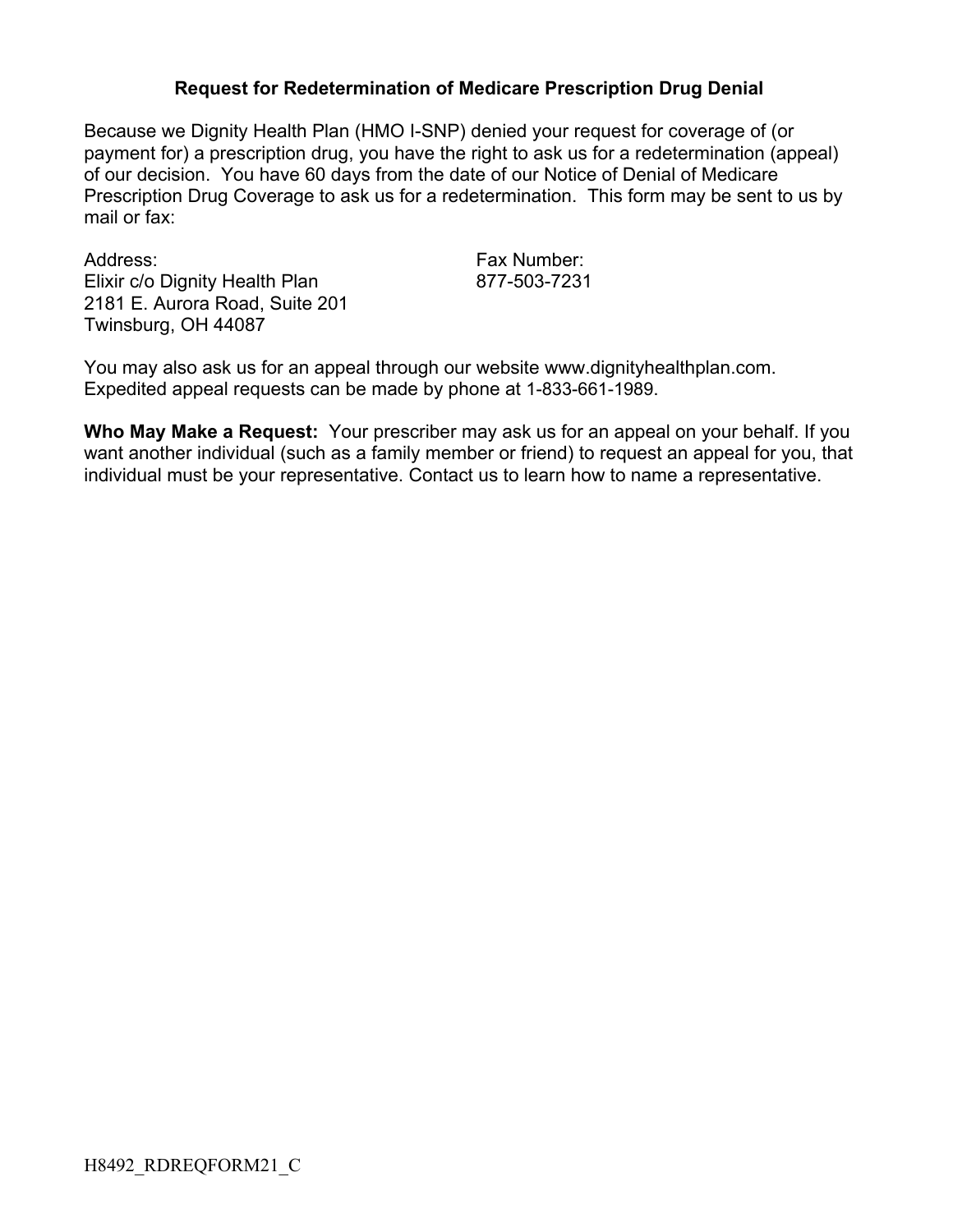| <b>Enrollee's Information</b>                                                                                                                                                                                                                                                                                            |  |  |  |  |
|--------------------------------------------------------------------------------------------------------------------------------------------------------------------------------------------------------------------------------------------------------------------------------------------------------------------------|--|--|--|--|
|                                                                                                                                                                                                                                                                                                                          |  |  |  |  |
|                                                                                                                                                                                                                                                                                                                          |  |  |  |  |
|                                                                                                                                                                                                                                                                                                                          |  |  |  |  |
|                                                                                                                                                                                                                                                                                                                          |  |  |  |  |
|                                                                                                                                                                                                                                                                                                                          |  |  |  |  |
| Enrollee's Member ID Number _______________________                                                                                                                                                                                                                                                                      |  |  |  |  |
| Complete the following section ONLY if the person making this request is not the<br>enrollee:                                                                                                                                                                                                                            |  |  |  |  |
|                                                                                                                                                                                                                                                                                                                          |  |  |  |  |
|                                                                                                                                                                                                                                                                                                                          |  |  |  |  |
|                                                                                                                                                                                                                                                                                                                          |  |  |  |  |
|                                                                                                                                                                                                                                                                                                                          |  |  |  |  |
|                                                                                                                                                                                                                                                                                                                          |  |  |  |  |
| Representation documentation for appeal requests made by someone other than<br>enrollee or the enrollee's prescriber:                                                                                                                                                                                                    |  |  |  |  |
| Attach documentation showing the authority to represent the enrollee (a completed<br>Authorization of Representation Form CMS-1696 or a written equivalent) if it was not<br>submitted at the coverage determination level. For more information on appointing<br>a representative, contact your plan or 1-800-Medicare. |  |  |  |  |
|                                                                                                                                                                                                                                                                                                                          |  |  |  |  |
| Prescription drug you are requesting:                                                                                                                                                                                                                                                                                    |  |  |  |  |
| Name of drug: __________________________Strength/quantity/dose: ________________                                                                                                                                                                                                                                         |  |  |  |  |
| Have you purchased the drug pending appeal? $\Box$ Yes $\Box$ No                                                                                                                                                                                                                                                         |  |  |  |  |
| If "Yes":                                                                                                                                                                                                                                                                                                                |  |  |  |  |
| Name and telephone number of pharmacy:<br>and the number of pharmacy: and the manufacture of the manufacture of pharmacy:                                                                                                                                                                                                |  |  |  |  |